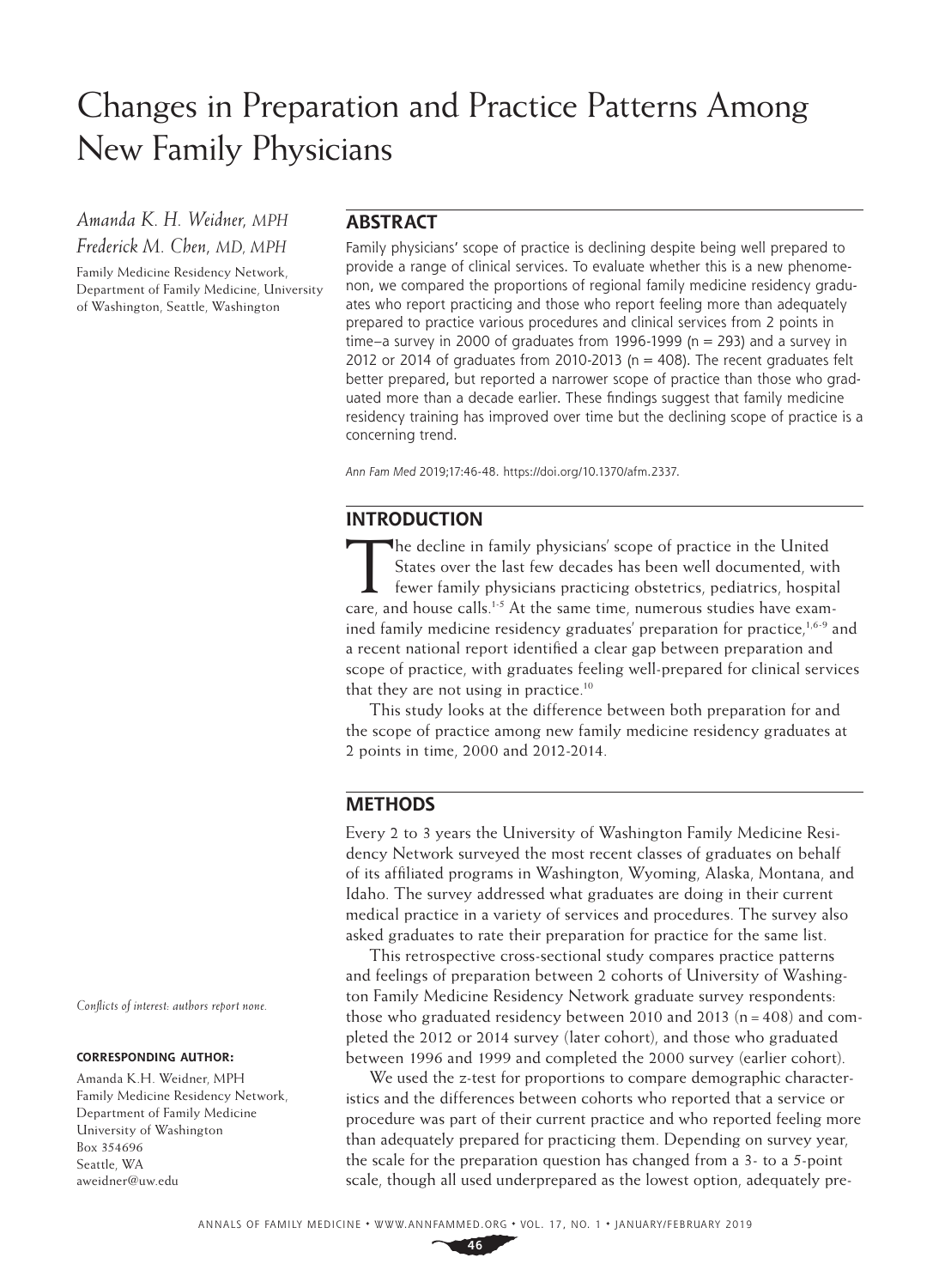| Characteristic                            | 1996-1999 | 2010-2013 | P Value           |  |
|-------------------------------------------|-----------|-----------|-------------------|--|
| Response rate, % (No.)                    | 74 (293)  | 76 (408)  | .486              |  |
| Male, % (No.)                             | 48 (142)  | 41 (167)  | .048a             |  |
| Years since residency graduation, mean y  | 2.14      | 1.98      | .657              |  |
| Board certified by ABFM or AOBFP, % (No.) | 93 (272)  | 94 (383)  | .584              |  |
| Practice size, % (No.)                    |           |           |                   |  |
| Solo or 2 physician partnership           | 10(28)    | 5(19)     | .011a             |  |
| Single specialty group                    | 35 (104)  | 29 (120)  | .090              |  |
| Multispecialty group                      | 28 (83)   | 39 (158)  | .005 <sup>b</sup> |  |
| Other (locums, military, residency, etc)  | 18 (53)   | 27 (111)  | .005 <sup>b</sup> |  |
| Practice community size, % (No.)          |           |           |                   |  |
| < 5,000                                   | 16 (47)   | 14 (59)   | .565              |  |
| $5,001 - 25,000$                          | 22 (65)   | 23 (93)   | .849              |  |
| 25,001-<100,000                           | 24 (70)   | 22 (91)   | .623              |  |
| $\geq$ 100,000 & suburbs                  | 32 (93)   | 40 (163)  | .027a             |  |

<sup>b</sup>*P* <.01

pared as the middle option, and well prepared as the highest option. For the purposes of this study, we grouped responses that were more than "adequately prepared for practice" for our comparisons. Reported proportions were from those who responded to the question; missing data for any question was 5% or less. The *t*-test was used to compare mean years since residency graduation at time of survey.

This project was reviewed and approved under expedited review by the University of Washington Institutional Review Board.

## **RESULTS**

The surveys compared in this study all had >70% response rates. There are

**Table 2. Proportions of Cohorts Feeling More Than Adequately Prepared for Practice by Residency Training and Practicing Listed Services and Procedures at Time of Survey**

|                                   | More Than Adequately Prepared for Practice |                            |                          |            | Part of Practice at Time of Survey |                            |                          |            |
|-----------------------------------|--------------------------------------------|----------------------------|--------------------------|------------|------------------------------------|----------------------------|--------------------------|------------|
| Services and<br><b>Procedures</b> | 1996-1999<br>Cohort, % (N)                 | 2010-2013<br>Cohort, % (N) | Change,<br>$\frac{0}{0}$ | P<br>Value | 1996-1999<br>Cohort, % (N)         | 2010-2013<br>Cohort, % (N) | Change,<br>$\frac{0}{0}$ | P<br>Value |
| Women's health                    |                                            |                            |                          |            |                                    |                            |                          |            |
| Prenatal care                     | 73 (215)                                   | 87 (356)                   | 14                       | < .001     | 76 (222)                           | 57 (232)                   | $-19$                    | < .001     |
| <b>Deliveries</b>                 | 63 (185)                                   | 83 (337)                   | 20                       | < .001     | 70 (205)                           | 45 (182)                   | $-25$                    | < .001     |
| C-delivery, primary               | 9(27)                                      | 11(43)                     | $\overline{2}$           | .565       | 10(30)                             | 10(41)                     | $\circ$                  | .935       |
| C-delivery, assist                | 53 (156)                                   | 68 (278)                   | 15                       | < .001     | 61 (180)                           | 38 (155)                   | $-23$                    | < .001     |
| OB ultrasound                     | 7(20)                                      | 27 (112)                   | 20                       | < .001     | 19 (55)                            | 27 (112)                   | 8                        | .008       |
| Newborn CPR                       | 24 (70)                                    | 40 (162)                   | 16                       | < .001     | 70 (204)                           | 62 (252)                   | $-8$                     | .032       |
| Colposcopy                        | 28 (81)                                    | 52 (212)                   | 24                       | < .001     | 52 (153)                           | 47 (193)                   | $-5$                     | .200       |
| LEEP/LEETZ                        | 7(20)                                      | 17(71)                     | 10                       | < .001     | 12(35)                             | 9(38)                      | $-3$                     | .261       |
| D&C                               | 9(25)                                      | 13 (53)                    | $\overline{4}$           | .065       | 23 (66)                            | 10 (39)                    | $-13$                    | < .001     |
| Termination                       | 6(19)                                      | 13(51)                     | $\overline{7}$           | .009       | 5(14)                              | 6(25)                      | $\mathbf{1}$             | .443       |
| Services                          |                                            |                            |                          |            |                                    |                            |                          |            |
| Ambulatory care                   | 70 (206)                                   | 91 (371)                   | 21                       | < .001     | 95 (277)                           | 97 (396)                   | $\overline{2}$           | .094       |
| Inpatient medicine                | 63 (185)                                   | 88 (358)                   | 25                       | < .001     | 78 (228)                           | 46 (186)                   | $-32$                    | < .001     |
| Emergency care                    | 37 (107)                                   | 54 (219)                   | 17                       | < .001     | 64 (187)                           | 38 (153)                   | $-26$                    | < .001     |
| Intensive/ICU-CCU                 | 25 (72)                                    | 46 (186)                   | 21                       | < .001     | 58 (170)                           | 24 (96)                    | $-34$                    | < .001     |
| Nursing home care                 | 27 (78)                                    | 59 (242)                   | 32                       | < .001     | 52 (152)                           | 33 (134)                   | $-19$                    | < .001     |
| End-of-life care                  | 38 (111)                                   | 75 (308)                   | 37                       | < .001     | 77 (225)                           | 84 (342)                   | $\overline{7}$           | .020       |
| Surgery/assist                    | 40 (118)                                   | 48 (195)                   | 8                        | .049       | 48 (140)                           | 20 (82)                    | $-28$                    | < .001     |
| Disability evaluation             | 3(8)                                       | 14 (59)                    | 11                       | < .001     | 61 (179)                           | 54 (219)                   | $-7$                     | .052       |
| Orthopedics                       | 21(61)                                     | 41 (169)                   | 20                       | < .001     | 94 (274)                           | 76 (309)                   | $-18$                    | < .001     |
| Procedures                        |                                            |                            |                          |            |                                    |                            |                          |            |
| Sigmoidoscopy                     | 24 (71)                                    | 7(30)                      | $-17$                    | < .001     | 42 (124)                           | 4(16)                      | $-38$                    | < .001     |
| Full colonoscopy                  | 3(10)                                      | 10 (39)                    | $\overline{7}$           | .002       | 5(14)                              | 6(25)                      | $\mathbf{1}$             | .443       |
| Treadmill stress test             | 16 (48)                                    | 12 (48)                    | $-4$                     | .080       | 26 (75)                            | 10(40)                     | $-16$                    | < .001     |
| Intubation                        | 19 (56)                                    | 24 (96)                    | 5                        | .163       | 39 (113)                           | 23 (92)                    | $-16$                    | < .001     |
| Manage ventilator                 | 9(25)                                      | 14 (57)                    | 5                        | .028       | 25 (72)                            | 14 (59)                    | $-11$                    | .001       |
| Central line                      | 11(31)                                     | 16 (66)                    | 5                        | .035       | 20 (59)                            | 16 (67)                    | -4                       | .207       |
| Interpret radiograph              | 23 (68)                                    | 51 (209)                   | 28                       | < .001     | 91 (266)                           | 85 (346)                   | $-6$                     | .020       |

C-delivery=cesarean delivery; CCU=critical care unit; CPR=ccardiopulmonary resuscitation; D&C=dilation and curettage; ICU=intensive care unit; LEEP=loop electrosurgical excision procedure; LEETZ = loop electrosurgical excision of the transformation zone; OB = obstetrics